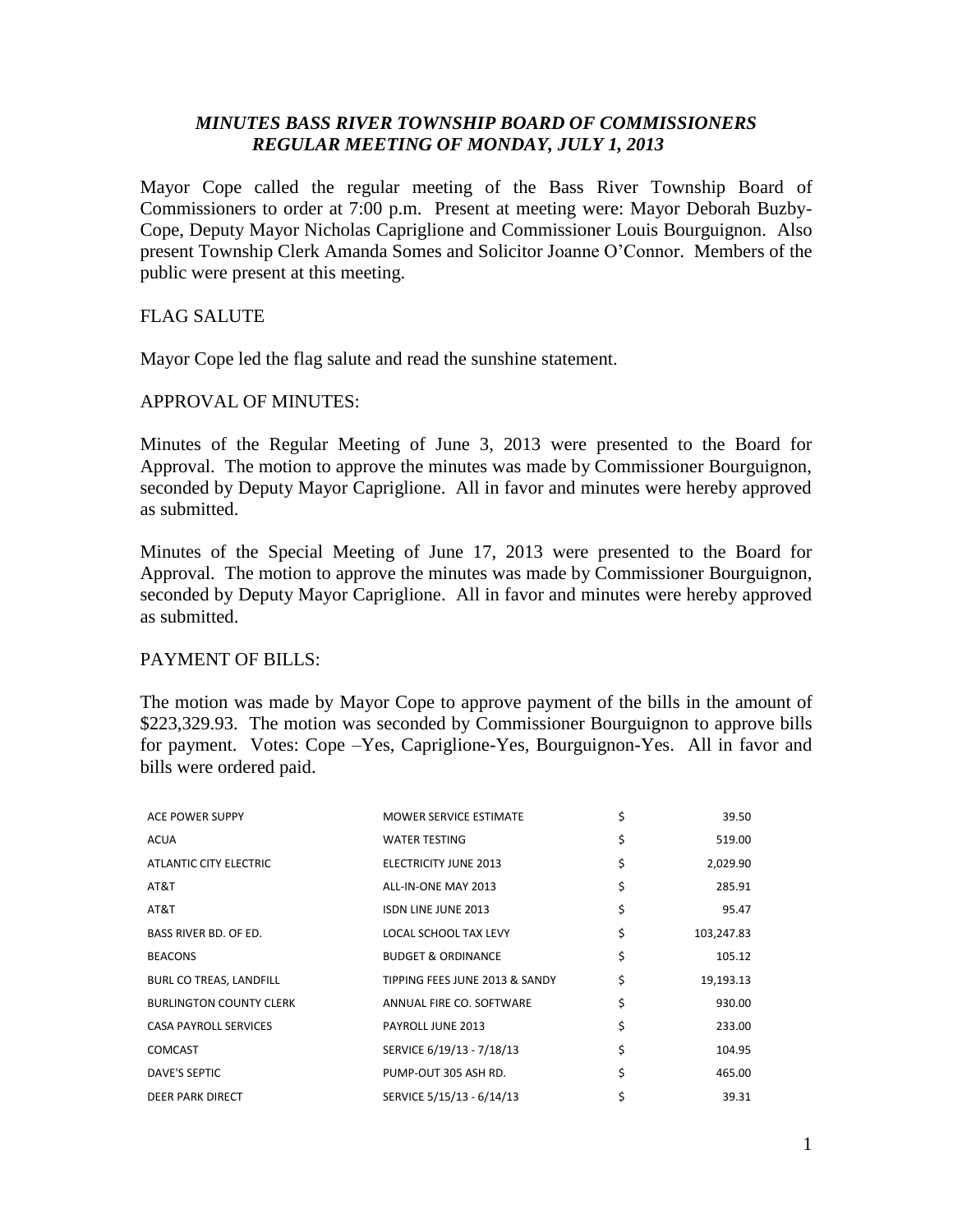| <b>DISPLAY SALES</b>              | <b>FLAG SETS - CLEAN COMMUNITY</b>    | \$ | 2,487.00  |
|-----------------------------------|---------------------------------------|----|-----------|
| FLOWERS BY P.J.                   | <b>MEMORIAL WREATHS &amp; RENWICK</b> | Ś  | 220.00    |
| <b>GEORGE EMMER</b>               | CONFLICT PUBLIC DEFENDER              | \$ | 500.00    |
| <b>GRETNA GREEN LANDSCAPING</b>   | BRUSH HOG 32 N. MAPLE AVE.            | \$ | 350.00    |
| <b>JEREMY S. PRICE</b>            | PUBLIC DEFENDER 6/24/13               | \$ | 500.00    |
| <b>KEVIN S. QUINLAN</b>           | PROSECUTION 6/24/13                   | Ś  | 700.00    |
| KLUK CONSULTANTS                  | <b>ENGINEERING SERVICES</b>           | Ś  | 5,087.95  |
| <b>KOWALSKI TIRE</b>              | <b>JUNK TIRE REMOVAL</b>              | \$ | 300.00    |
| LANGUAGE SERVICES ASSOCIATES      | TELEPHONIC CHARGES JUNE 2013          | \$ | 25.20     |
| LAWYERS DIARY & MANUAL            | LAWYERS DIARY & MANUAL                | \$ | 191.00    |
| MUNIDEX INC.                      | TAX ASSESS. FORMS                     | \$ | 96.81     |
| OFFICE BASICS, INC                | <b>SUPPLIES</b>                       | \$ | 191.09    |
| ORIENTAL TRADING                  | SUPPLIES SUMMER PROGRAM               | \$ | 566.25    |
| <b>PEGGY BECK</b>                 | <b>BANK MILEAGE</b>                   | \$ | 38.31     |
| PRO CAPITAL, LLC                  | <b>TTL REDEMPTIONS</b>                | \$ | 20,969.90 |
| Q C LABS                          | <b>WATER TEST</b>                     | \$ | 69.50     |
| RICHARD IRETON                    | <b>JIF MILEAGE</b>                    | \$ | 185.60    |
| BRIAN E. RUMPF, P.C.              | PROSECUTION 6/10/13                   | Ś  | 700.00    |
| SETON IDENTIFICATION PRODUCTS     | <b>CLOSED EYE WASH STATIONS</b>       | \$ | 117.74    |
| SOUTH JERSEY WATER TEST           | <b>WATER TESTS</b>                    | \$ | 1,265.00  |
| STOMPER ENTERPRISES               | SETTLEMENT WEST GREENBUSH             | \$ | 3,700.00  |
| THOMSON RUETERS - WEST            | NJ STATUTES SUPPLEMENT                | \$ | 32.00     |
| TREAS STATE NJ DEP REVENUE        | FY2013 NJPDES-DGW                     | \$ | 4,941.23  |
| T. RICHARD BETHEA                 | <b>ADDITIONAL GERANIUMS</b>           | \$ | 21.12     |
| <b>VERIZON</b>                    | MUNICIPAL & COURT PHONES JUNE 2013    | \$ | 967.22    |
| <b>VERIZON WIRELESS</b>           | <b>WIRELESS PHONES</b>                | \$ | 134.29    |
| <b>WEX BANK</b>                   | <b>FUEL CHARGES JUNE 2013</b>         | \$ | 744.07    |
| <b>ARTCRAFT DESIGN STUDIO</b>     | PANELS & ARTWORK FOR OAK LANE PARK    | \$ | 14,616.00 |
| <b>GRETNA GREEN LANDSCAPING</b>   | <b>WORK AT OAK LANE PARK</b>          | \$ | 2,682.50  |
| <b>TUCKERTON LUMBER COMPANY</b>   | OAK LANE PARK SUPPLIES                | \$ | 2,332.93  |
| <b>BASS RIVER PAYROLL ACCOUNT</b> | PAYROLL 6/13/13                       | \$ | 16,520.45 |
| <b>BASS RIVER PAYROLL ACCOUNT</b> | PAYROLL 6/27/13                       | \$ | 13,881.75 |
| HASLER, INC.                      | POSTAGE MAY 2013                      | \$ | 461.00    |
| HASLER, INC.                      | POSTAGE JUNE 2013                     | \$ | 445.90    |
|                                   |                                       |    |           |

### ORDINANCES & RESOLUTIONS:

# **ORDINANCE 2013-03 AN ORDINANCE OF THE TOWNSHIP OF BASS RIVER AMENDING CHAPTER 15.24 OF THE REVISED ORDINANCES OF BASS RIVER TOWNSHIP**

TOTAL \$ 223,329.93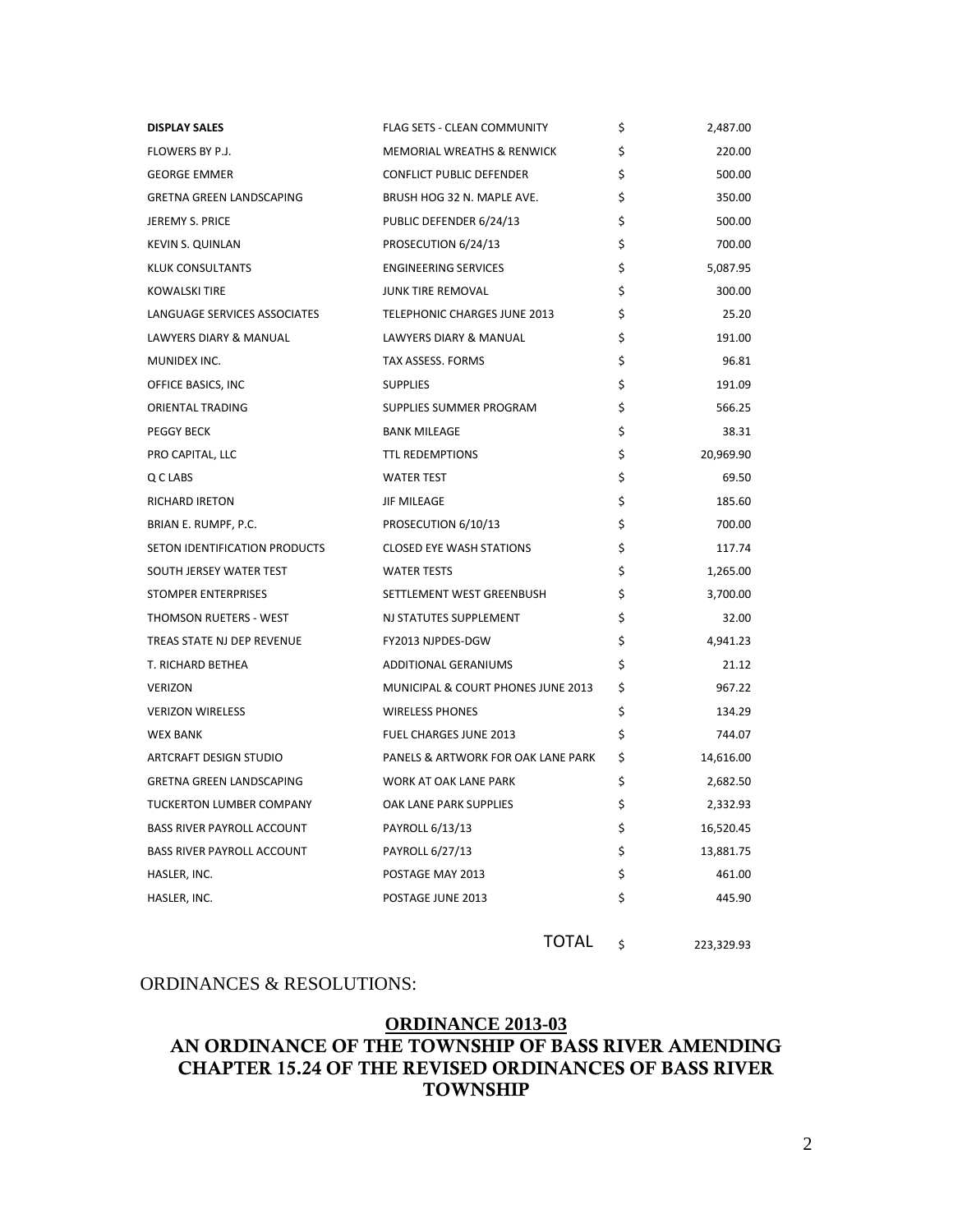Mayor Cope read Ordinance 2013-3 on second reading by title only. The motion to approve Ordinance 2013-3 upon second reading was made by Commissioner Bourguignon, seconded by Deputy Mayor Capriglione. All in favor and Ordinance 2013- 3 was hereby approved on second reading. The motion to open for public hearing on Ordinance 2013-3 was made by Commissioner Bourguignon, seconded by Deputy Mayor Capriglione. All in favor and meeting was open for public hearing on Ordinance 2013-3. Comments: Mr. W. Aaronson asked for more information on this ordinance to which Solicitor O'Connor provided? Mr. L. Assur asked if this ordinance was being pushed by the Federal Government. Mayor answered yes. Mr. W. Van Orden asked if the Flood Plain Manager was hired by the hour. Mayor stated that if the Engineer is doing what is required…yes it would be at his hourly rate? Mr. R. Adams asked if the Manager is required to be qualified. Yes, he is. Mr. L. Assur asked if someone needs to build, would the township pay the engineer. Mayor—Yes. Being no further comments or questions, the public portion was closed upon a motion by Commissioner Bourguignon, seconded by Deputy Mayor Capriglione. All in favor and public portion was closed. The motion to adopt Ordinance 2013-3 was made by Commissioner Bourguignon with the addition that the appointment of the Flood Plain Manager would be yearly. The motion was seconded by Deputy Mayor Capriglione as amended. Votes: Cope-Yes, Capriglione-Yes, Bourguignon-Yes.

#### *TOWNSHIP OF BASS RIVER Ordinance 2013-03*

### *AN ORDINANCE OF THE TOWNSHIP OF BASS RIVER AMENDING CHAPTER 15.24 OF THE REVISED ORDINANCES OF BASS RIVER TOWNSHIP*

*WHEREAS, the Bass River Township Board of Commissioners after reviewing the existing regulations and pursuant to the recommendation of the Township Engineer and the Township Solicitor, finds that there is a need to modify the Bass River Township Code provisions it currently exists under Chapter 15.24 of the Revised Township Ordinances which is applicable to Flood Hazard Areas; and*

*WHEREAS, the New Jersey Department of Environmental Protection (DEP) has established new standards for construction and reconstructions of buildings in flood hazard areas as a result of the damage sustained from Super Storm Sandy. The Board of Commissioners finds and determines that the current Bass River Township Flood Hazard Ordinance as it currently exits is not in accordance with the newly established standards;* 

*WHEREAS, The Board of Commissioners further finds and determines that this amendment will promote public health, safety and general welfare of the residents of Bass River Township and amends same as follows.*

*NOW, THEREFORE, BE IT ORDAINED by the Bass River Township Board of Commissioners that Bass River Township Code Chapter 15.24 entitled "Flood Hazard Areas" is deleted in its entirety and replaced with the amended Chapter 15.24 attached hereto as Schedule "A" and made a part hereof.* 

*BE IT FURTHER ORDAINED that all other provisions of the Township Code currently in effect, are hereby saved from repeal, and shall remain in full force and effect;* 

*BE IT FURTHER ORDAINED that if any provision of any section, subsection, paragraph, subdivision or clause of this ordinance shall be judged invalid by a court of competent jurisdiction, such order of*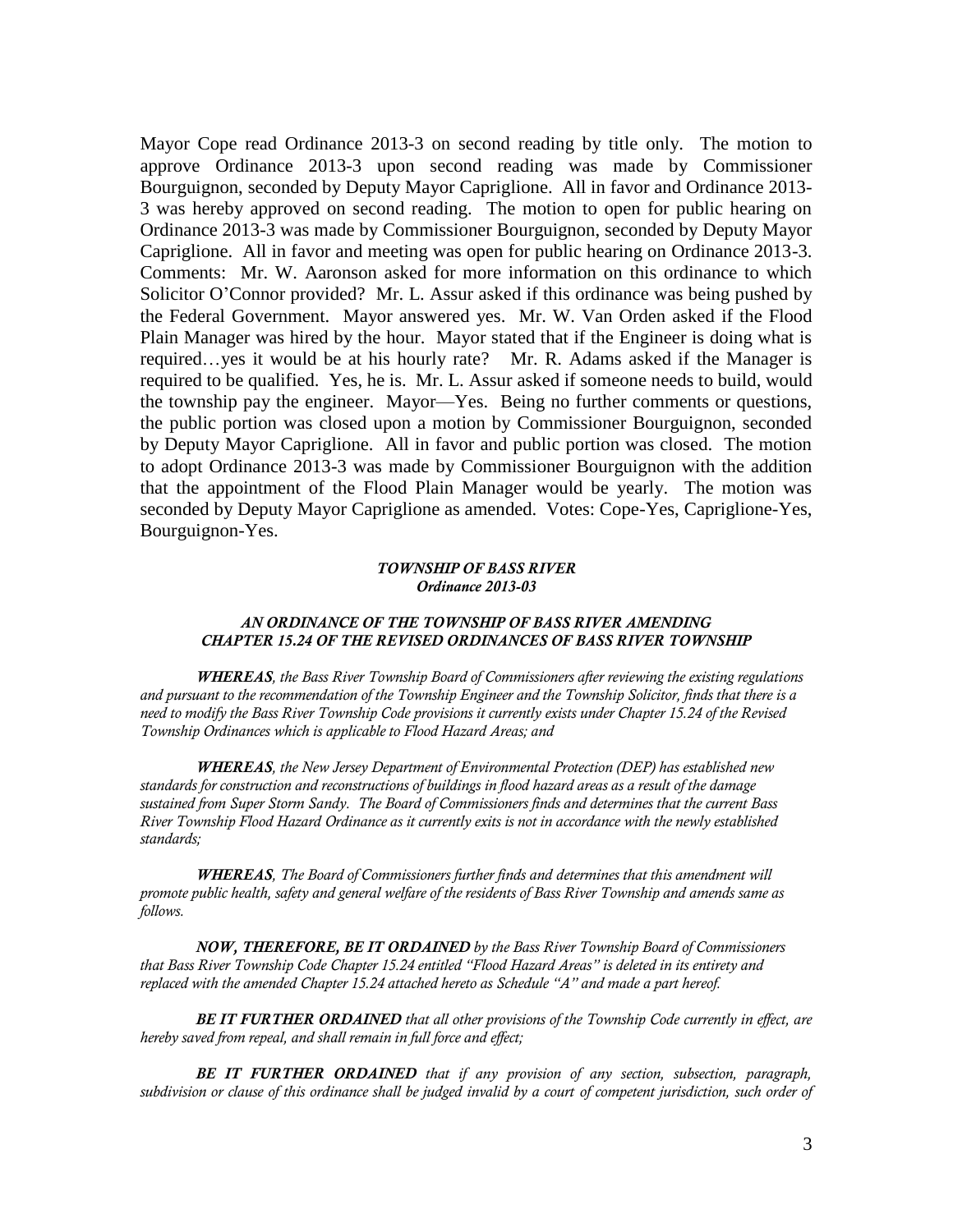*judgment shall not affect or invalidate the remainder of any section, subsection, paragraph, subdivision, or clause of this ordinance.*

*BE IT FURTHER ORDAINED that this ordinance shall take effect upon proper passage and in accordance with the law.*

*ALL OF WHICH IS ADOPTED this 1st day of July, 2013, by the Bass River Township Board of Commissioners.* 

## **ORDINANCE 2013-04**

# **AN ORDINANCE ESTABLISHING RULES AND REGULATIONS GOVERNING THE USE OF PUBLIC PARKS AND PLAY AREAS IN THE TOWNSHIP OF BASS RIVER AND PROVIDING FOR ENFORCEMENT AND PRESCRIBING PENALTIES FOR THE VIOLATION OF ITS PROVISIONS**

Commissioner Bourguignon made the motion to introduce Ordinance 2013-04 upon first reading by title. The motion was seconded by Deputy Mayor Capriglione. Votes: Cope-Yes, Capriglione-Yes, Bourguignon-Yes. All in favor and Ordinance 2013-04 was hereby approved upon first reading by title only. Second reading and public hearing scheduled for the August regular meeting.

#### *BASS RIVER TOWNSHIP ORDINANCE 2013-04*

### *AN ORDINANCE ESTABLISHING RULES AND REGULATIONS GOVERNING THE USE OF PUBLIC PARKS AND PLAY AREAS IN THE TOWNSHIP OF BASS RIVER AND PROVIDING FOR ENFORCEMENT AND PRESCRIBING PENALTIES FOR THE VIOLATION OF ITS PROVISIONS*

*BE IT ORDAINED, by the Township Commissioners of the Township of Bass River, County of Burlington and State of New Jersey that:*

#### *Section I. Purpose*

*The purpose of this chapter is to establish rules and regulations governing the use of public parks and recreation areas in the Township of Bass River. Rules of acceptable conduct are established herein for all persons using public park facilities, as well as prohibited activities and procedures for obtaining use permits.* 

#### *Section II. Personal Conduct.*

*While in a Public Park or recreation area, all persons shall conduct themselves in a proper and orderly manner, and, in particular, all persons shall obey the following regulations:*

*All Persons Shall:*

*A. Properly maintain all picnic areas by placing all trash, refuse, garbage and debris in designated disposal receptacles where provided. If no trash receptacles are available, or if available but full, then trash shall be carried away from the park area by the picnicker, to be properly disposed of elsewhere.*

*B. Maintain all rest rooms and washrooms in a neat and sanitary condition.*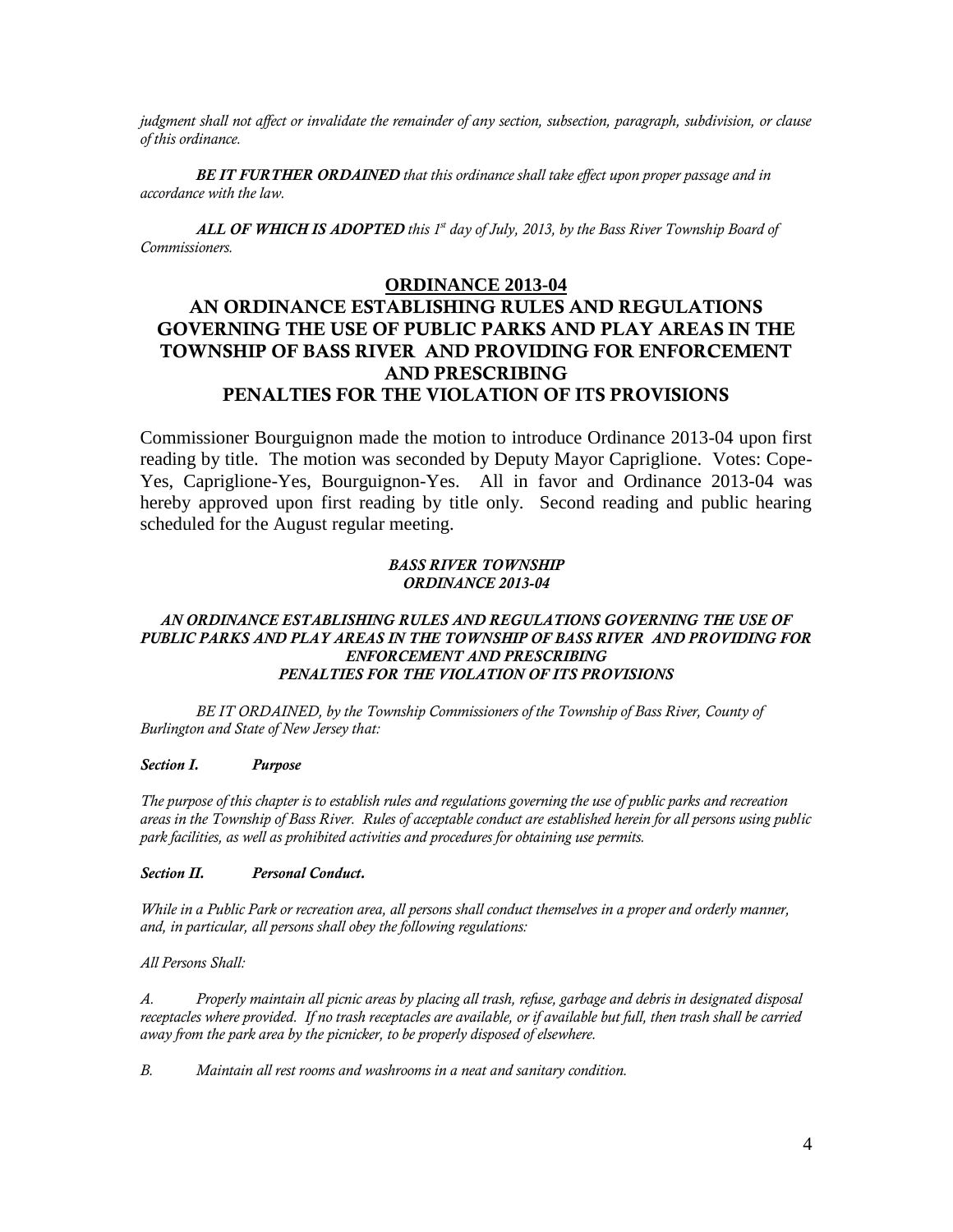*C. Appear at any park in only proper clothing, and no person shall dress or undress in any place, vehicle or structure.*

*D. Be responsible for preventing the entry of dogs or other domestic animals into the park and play area.*

*E. Ride all bicycles, roller skates and skateboards with all reasonable regard to the safety of others. Bicycling, roller skating and skateboarding shall be confined to areas so designated for such activities and not permitted in the play area. Bicycles shall be parked in bicycle racks or other areas so designated when such facilities are provided.*

*F. Operate, drive and park vehicles only on roads and parking areas so designated by the Township and only during the times set forth by the Township.* 

*Section III. Prohibited Activities.*

*No Person Shall:* 

*A. Willfully mark, deface, disfigure, injure, tamper with, displace or remove any park property, appurtenances or structures.*

*B. Dig or remove any soil, rock, sand, stones, wood or wood materials or make any excavation by tool, equipment, blasting or other means.*

*C. Damage, cut carve, transplant or remove any tree or plant or injure the bark, pick flowers or seeds of any plants or tree, dig in or otherwise disturb grass areas or in any other way injure plant life.*

*D. Climb any tree or walk, stand or sit on planters, railings, fences or upon any other property not designated or customarily used for such purposes.*

*E. Dump, deposit or leave trash, dirt, bottles, broken glass, refuse, garbage, debris or other waste materials.*

*F. Solicit money or contributions for any purpose, whether public or private, unless written permission is granted by the Township.*

*G. Build, attempt to build or start a fire except in such areas and facilities and under such regulation as may be designated and set forth by the Township. No person shall drop, throw or otherwise scatter lighted matches, burning cigarettes, cigars, tobacco paper or any other flammable material within a park or on any highways, roads or streets abutting or contiguous thereto.* 

*H. Have in his or her possession, or set or otherwise cause to explode, discharge or burn any firecrackers, or other fireworks or explosives, or discharge or throw said explosive into any such areas from lands or highways adjacent thereto. This prohibition includes any substance, compound, mixture or article that in conjunction with any other substance or compound would be dangerous in terms of flammability and explosion.* 

*I. Carry or possess firearms of any description or air rifles, spring guns, bows and arrows, slings or any other form of weapons dangerous to human safety and wildlife, or any kind of trapping device.* 

*J. Bring alcoholic beverages or drink same at any time, or be under the influence of intoxicating liquor in the park or play area.*

*K. Paste, glue, tack, nail or otherwise post any sign, placard, advertisement or inscription whatsoever, nor shall any person erect or cause to be erected any sign on any public lands or highways or roads adjacent to the park.*

*L. Expose or offer for sale any article or object, or station or place any stand, cart or vehicle for transportation, sale or display of any article or object.*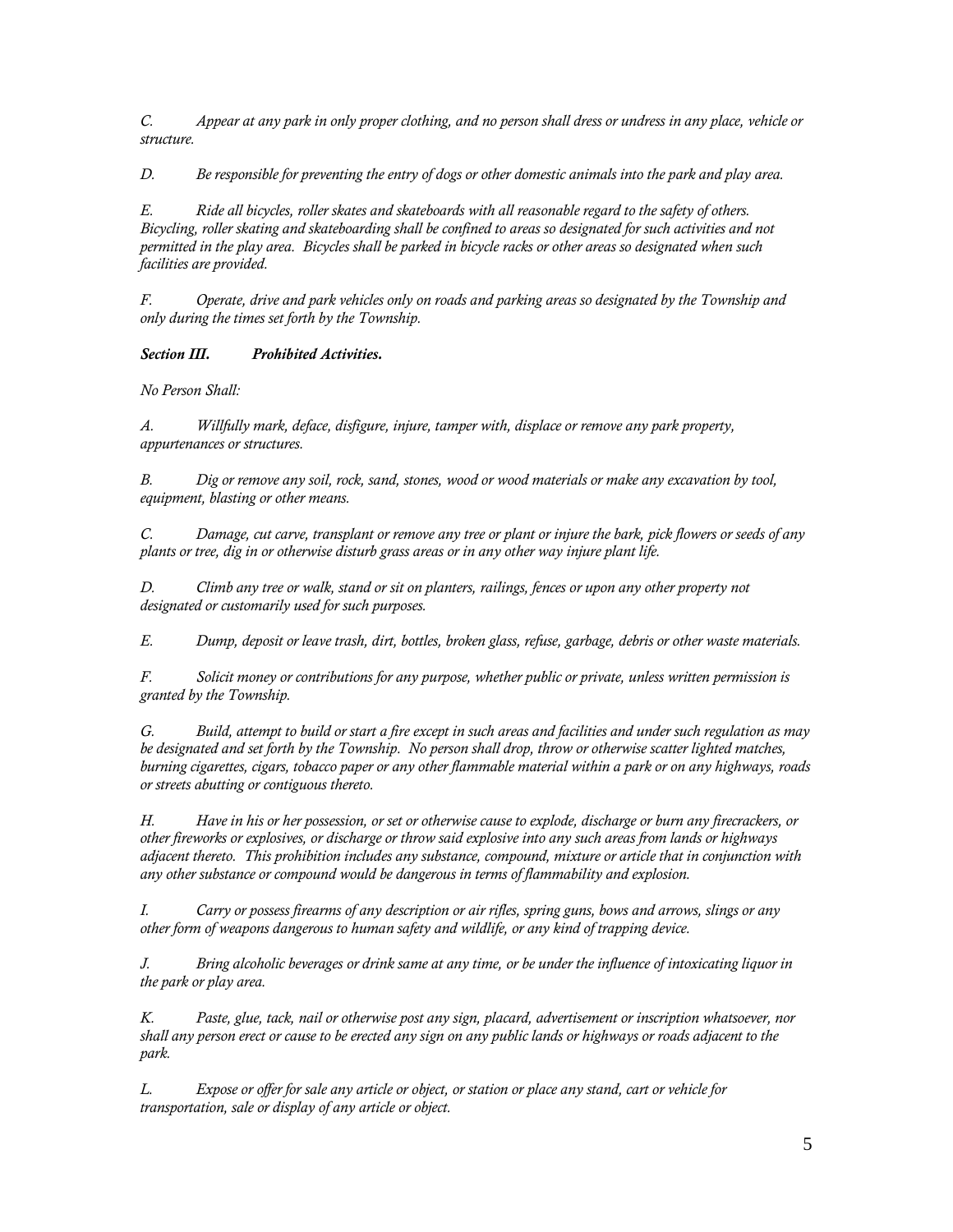*M. Sleep or protractedly lounge on the seats, benches or other areas of the park or engage in loud boisterous, threatening, abusive, insulting or indecent language, or engage in any disorderly conduct or behavior tending to breach the public peace and welfare.*

*N. Cause of permit the vehicle he/she is operating to stand outside of the designated parking spaces, except for a reasonable time to receive or discharge passengers or equipment. No vehicle shall be parked in the park area from ½ hour after sunset until sunrise.* 

### *Section IV. Hours*

*A. The Public Park and Play Area of the Township of Bass River shall operate from dawn until dusk.*

*B. Any person present on the Public Park or Play Area before opening time or after closing time shall be deemed to be in violation of this section.*

### *Section V. Availability of Park Facilities.*

*Except for unusual and unforeseen emergencies, all Public Park and Play Areas shall be open to the public every day of the year during the hours designated by the Township. Any area or facility may be declared closed to the public by the Township at any time and for any interval of time, either temporarily or at regular or stated intervals (daily or otherwise).*

### *Section VI. Enforcement.*

*The Township or its duly authorized representatives, including the custodians, supervisors and assistants appointed by the Township or the State Troopers, shall be responsible for the enforcement of this chapter and shall have authority to eject from the park or play area any person or persons acting in violation thereof and shall also have the authority to seize and confiscate any property, thing or device which is being used in the park or play area in violation thereof.*

### *Section VII. Violations and Penalties.*

*A. Violations. Any person who shall violate any rules, regulations or bylaws duly adopted by the Township may be deemed and adjudged a disorderly person by any court of competent jurisdiction, as provided by law.* 

*B. Penalties. Any person violating any of the provisions herein, or any rule, regulation or bylaws of the Township shall, upon conviction, be subject to a penalty, either imprisonment of not more than 90 days or a fine not to exceed \$500, or both, in the discretion of the Court, and the Court may also order the replacement, repair or restoration of any property damaged by such person in the park or play area.* 

## *Section VIII. Unconstitutionality.*

*In the event any section, part or provision of this Ordinance shall be held unconstitutional or invalid by any Court, such holding shall not affect the validity of this Ordinance or any remaining part of this ordinance in whole or in part thereof, other than the part so held unconstitutional or invalid.* 

## *Section IX. Repealer*

*All ordinances or parts thereof which are inconsistent with the provisions of this Ordinance are hereby repealed to the extent of the inconsistencies.* 

### *Section X. When Effective.*

*This Ordinance shall take effect upon final passage and publication and in accordance with all applicable laws.*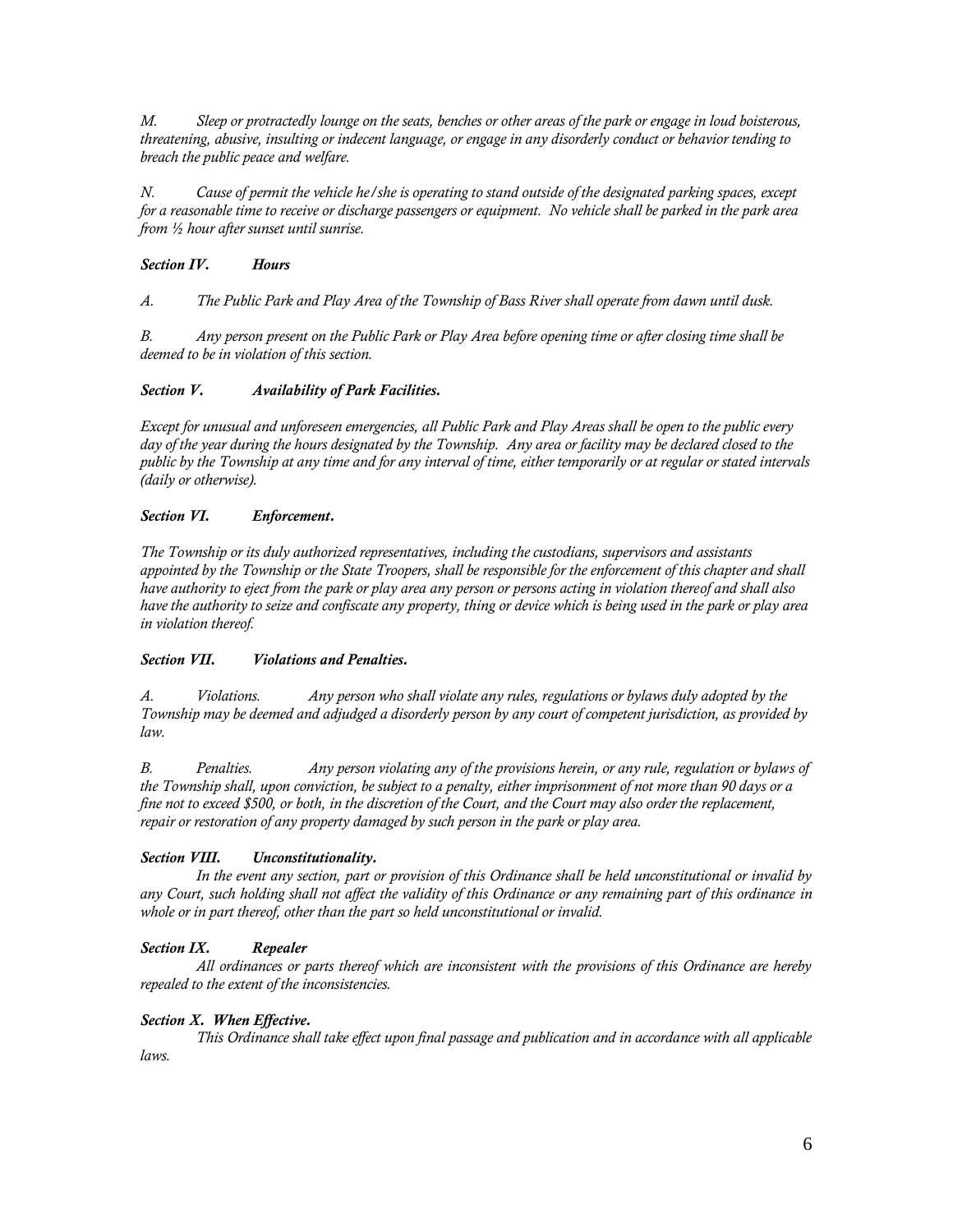## **RESOLUTION 2013-60** SELF-EXAMINATION OF BUDGET RESOLUTION [as required by DCA]

The motion was made by Mayor Cope, seconded by Commissioner Bourguignon to approve Resolution 2013-60. Votes: Cope–Yes, Capriglione-Yes, Bourguignon-Yes. All in favor and Resolutions 2013-60 was hereby approved.

### *RESOLUTION 2013-60 SELF-EXAMINATION OF BUDGET RESOLUTION [as required by DCA]*

*WHEREAS, N.J.S.A. 40A:4-78b has authorized the Local Finance Board to adopt rules that permit municipalities in sound fiscal condition to assume the responsibility, normally granted to the Director of the Division of Local Government Services, of conducting the annual budget examination; and*

*WHEREAS, N.J.A.C. 5:30-7 was adopted by the Local Finance Board on February 11, 1997; and*

*WHEREAS, pursuant to N.J.A.C. 5:30-7.2 through 7.5, the Township of Bass River*  has been declared eligible to participate in the program by the Division of Local *government Services, and the Chief Financial officer has determined that the local government meets the necessary conditions to participate in the program for the 2013 budget year.*

*NOW THEREFORE BE IT RESOLVED by the governing body of the Township of Bass River that in accordance with N.J.A.C. 5:30-7.6a & 7.6b and based upon the Chief Financial Officer's certification, the governing body has found the budget has met the following requirements:*

*1. That with reference to the following items, the amounts have been calculated pursuant to law and appropriated as such in the budget:*

- *a. Payment of interest and debt redemption charges*
- *b. Deferred charges and statutory expenditures*
- *c. Cash deficit of preceding year*
- *d. Reserve for uncollected taxes*
- *e. Other reserves and non-disbursement items*
- *f. Any inclusions of amounts required for school purposes.*

*2. That the provisions relating to limitation on increases of appropriations pursuant to N.J.S.A. 40A:4-45.2 and appropriations for exceptions to limits on appropriations found at N.J.S.A. 40A:4-45.3 et seq., are fully met (complies with CAP law).*

*3. That the budget is in such form, arrangement, and content as required by the Local Budget Law and N.J.A.C. 5:30-4 and 5:30-5.*

- *4. That pursuant to the Local Budget Law:*
	- *a. All estimates of revenue are reasonable, accurate and correctly stated,*
	- *b. Items of appropriation are properly set forth*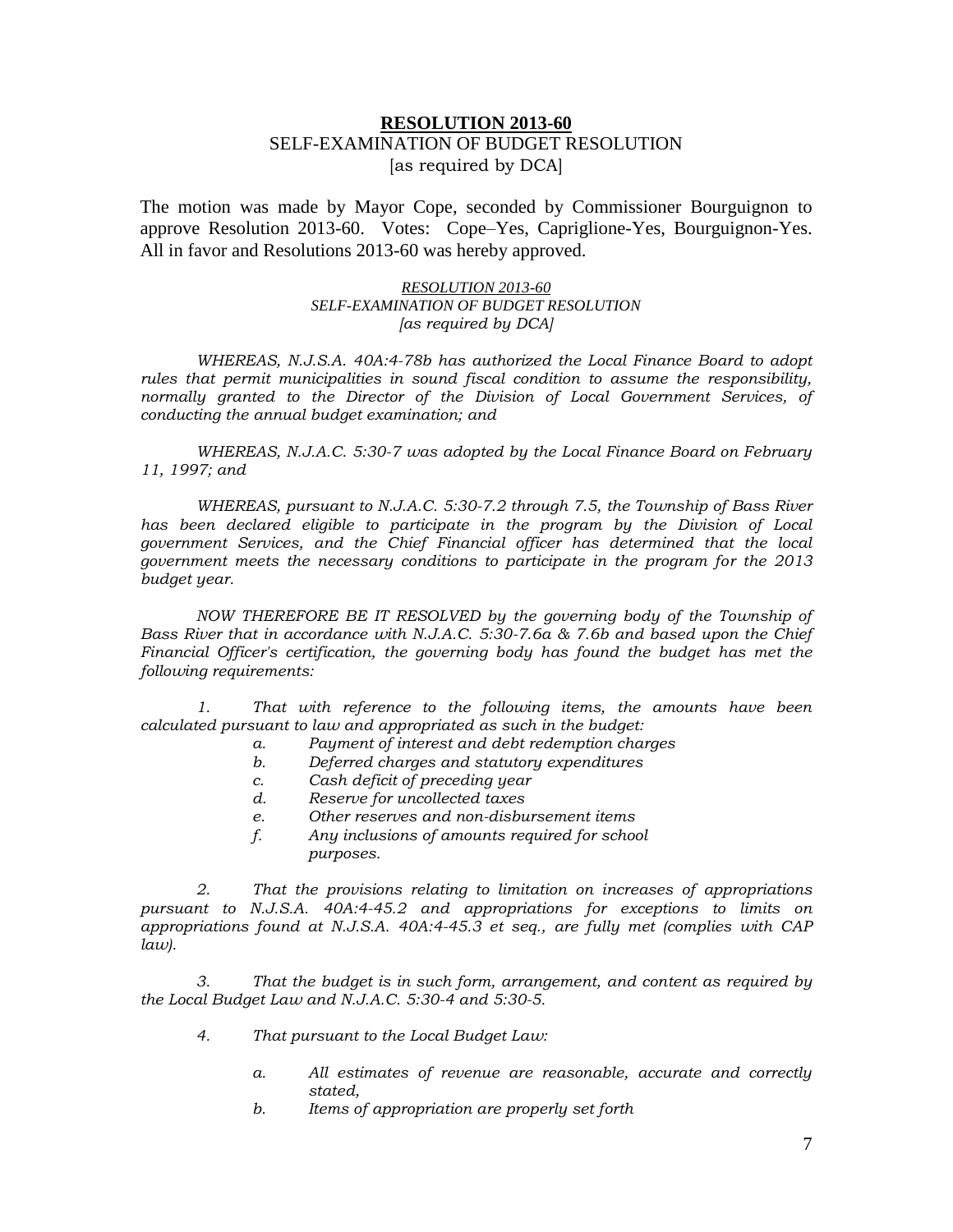*c. In itemization, form, arrangement and content, the budget will permit the exercise of the comptroller function within the municipality.*

*5. The budget and associated amendments have been introduced and publicly advertised in accordance with the relevant provisions of the Local Budget Law, except that failure to meet the deadlines of N.J.S.A. 40A:4-5 shall not prevent such certification.*

*6. That all other applicable statutory requirements have been fulfilled.*

*BE IT FURTHER RESOLVED that a copy of this resolution will be forwarded to the Director of the Division of Local Government Services upon adoption.*

### **RESOLUTION 2013-61**

### **TAX OFFICE RESOLUTION**

The motion was made by Mayor Cope, seconded by Commissioner Bourguignon to approve Resolution 2013-61. Votes: Cope–Yes, Capriglione-Yes, Bourguignon-Yes. All in favor and Resolution 2013-61 was hereby approved.

#### *RESOLUTION 2013-61 TAX OFFICE RESOLUTION*

*WHEREAS, the amount of \$20,969.90 has been received by the Tax Collector for redemption of Tax Sale CertificateS #09-00007 & 10-00011 on Block 54 Lot 13 assessed to Edward Reed;*

*WHEREAS \$20, 969.90 is the correct amount to redeem;*

*NOW THEREFORE, BE IT RESOLVED, that the CFO of Bass River Township is authorized to cut a check in the amount of \$20,969.90, to: Pro Capital, LLC, 1913 Greentree Road, Cherry Hill, NJ 08003.*

### **RESOLUTION 2013-62**

## **RESOLUTION OF THE TOWNSHIP OF BASS RIVER, COUNTY OF BURLINGTON, STATE OF NEW JERSEY, DESIGNATING THE CERTIFIED COSTS OF PROPERTY MAINTENANCE PERFORMED BY THE TOWNSHIP OF BASS RIVER ON BLOCK 53, LOT 2, AS A LIEN ON THE PROPERTY AND AUTHORIZING THE TAX COLLECTOR TO COLLECT THE LIEN IN ACCORDANCE WITH CHAPTER 8.20 OF THE MUNICIPAL CODE**

The motion was made by Mayor Cope, seconded by Commissioner Bourguignon to approve Resolution 2013-62. Votes: Cope–Yes, Capriglione-Yes, Bourguignon-Yes. All in favor and Resolution 2013-62 was hereby approved.

### *RESOLUTION 2013-62*

*RESOLUTION OF THE TOWNSHIP OF BASS RIVER, COUNTY OF BURLINGTON, STATE OF NEW JERSEY, DESIGNATING THE CERTIFIED COSTS OF PROPERTY MAINTENANCE PERFORMED BY THE TOWNSHIP OF BASS RIVER ON BLOCK 53, LOT 2, AS A LIEN ON THE*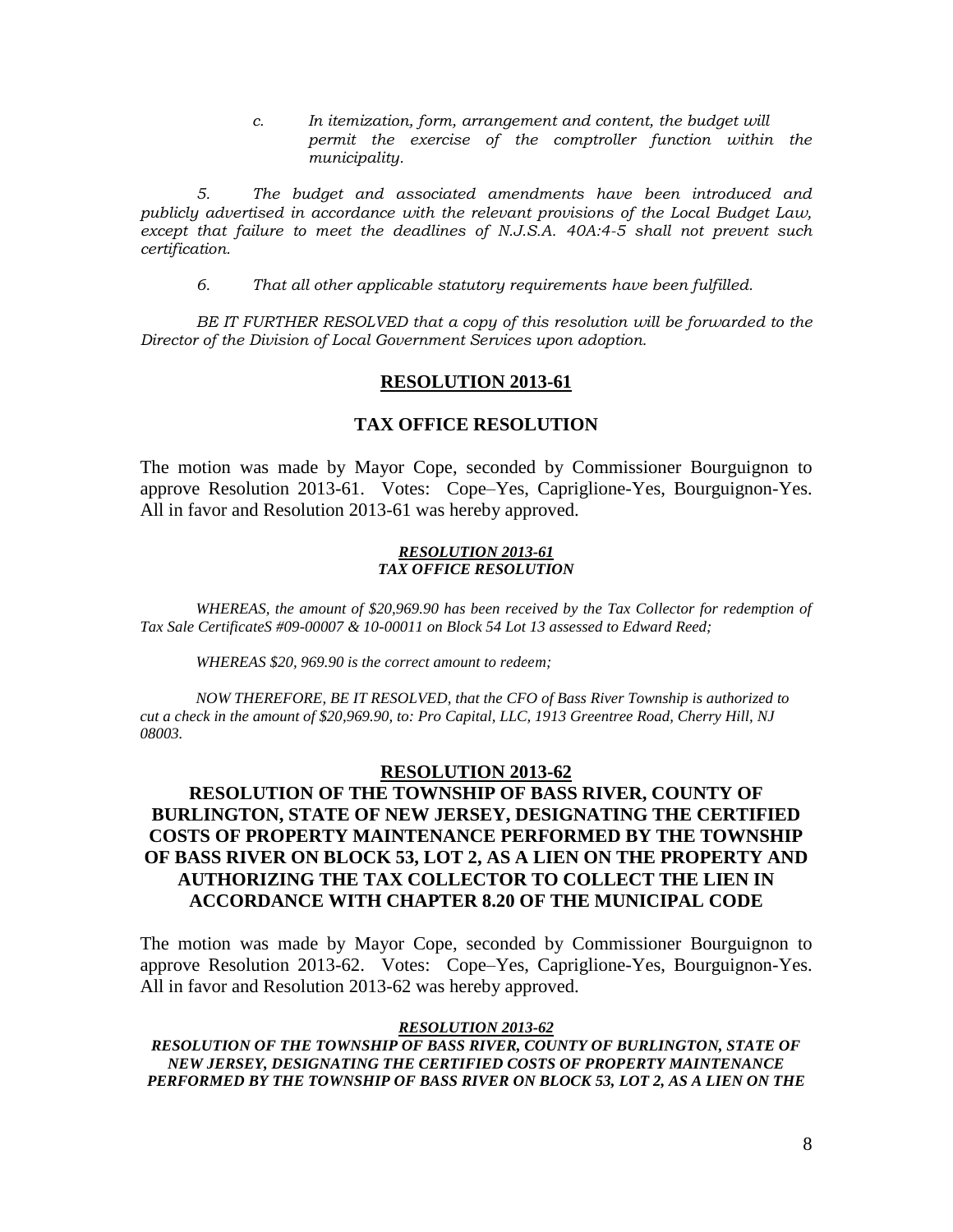### *PROPERTY AND AUTHORIZING THE TAX COLLECTOR TO COLLECT THE LIEN IN ACCORDANCE WITH CHAPTER 8.20 OF THE MUNICIPAL CODE*

*WHEREAS, Chapter 8.20 of the Municipal code of the Township of Bass River provides that the owner or tenant of lands, or the agent of such premises, within the Township is required to removed or cause to be removed from such lands any brush, weeds, dead and dying trees, stumps, roots, obnoxious growths, filth, garbage, trash and debris which is or may become dangerous to life or health or might tend to extend a conflagration in the Township; and*

*WHEREAS, the Municipal Code further provides that if after inspection by the Code Enforcement officer any such lands are deemed to be in violation of Chapter 8.20, the Township Clerk shall notify the owner, tenant or agent of the lands in question to remedy such violations within ten (10) days after receipt of notice to do so. Said notice shall be made upon the owner, tenant or agent of any such lands by letter to his or her last known address; and*

*WHEREAS, the Municipal Code Further provides that if the owner, tenant or agent to whom notice of violation sent, neglects or refuses to abate or remedy the violation within ten (10) days after notice thereof, the Code Enforcement officer or his or her designated agent shall cause the violation to be abated and remedied and certify the costs thereof to the Borough Council which, after examination of the certificate and determination of its accuracy, shall cause the costs to be charged against the lot or land on which the violations exists. The amount so charged shall become a lien upon the lot or land and shall be added to and become and form part of the taxes next to be assessed and levied upon the lot or land, the same to bear interest at the same rate as taxes and to be collected as provided by R.S. 40:48-2.14, and enforced by the same officers responsible for the collection of taxes and in the same manner as taxes; and*

*WHEREAS, after inspection, the Township's Code Enforcement officer has determined Block 53, Lot 2, as shown on the tax map of the Township of Bass River, currently known as (address) 32 North Maple Avenue, and assessed to (owner) Kathleen R. McClellan, in violation of Chapter 8.20 of the Municipal Code; and*

*WHEREAS, notice has been provided to the assessed owner of the said property in accordance with Chapter 8.20 of the Municipal Code; and*

*WHEREAS, the assessed owner to whom notice of violation was sent, neglected or refused to abate or remedy the violation within ten (10) days after notice thereof, causing the violation on said property to be abated and remedied by the Township of Bass River, and the costs associated therewith to be certified to the governing body; and*

*WHEREAS, the governing body has examined the certification of costs and finds same to accurate.*

*NOW, THEREFORE, BE IT RESOLVED by the governing body of the Township of Bass River, County of Burlington, State of New Jersey, as follows:*

- *1. That the costs incurred by the Township to remedy and abate the violations on Block 53, Lot 2, commonly referred to as (address) 32 North Maple Avenue, as determined by the Code Enforcement Officer, and the costs of which having been certified to the governing body and upon examination thereof found to be accurate, are hereby charged against said property and shall become a lien upon same. The certified lien amount is \$350.00.*
- *2. That said lien shall be added to and become and form a part of the taxes next to be assessed and levied upon said property, and that the Tax Collector is hereby authorized to collect same in accordance with the provisions of Chapter 8.20 of the Municipal Code.*
- *3. That a certified copy of this resolution shall be forwarded by the Municipal Clerk to the Code Enforcement Officer and Tax Collector of the Township of Bass River.*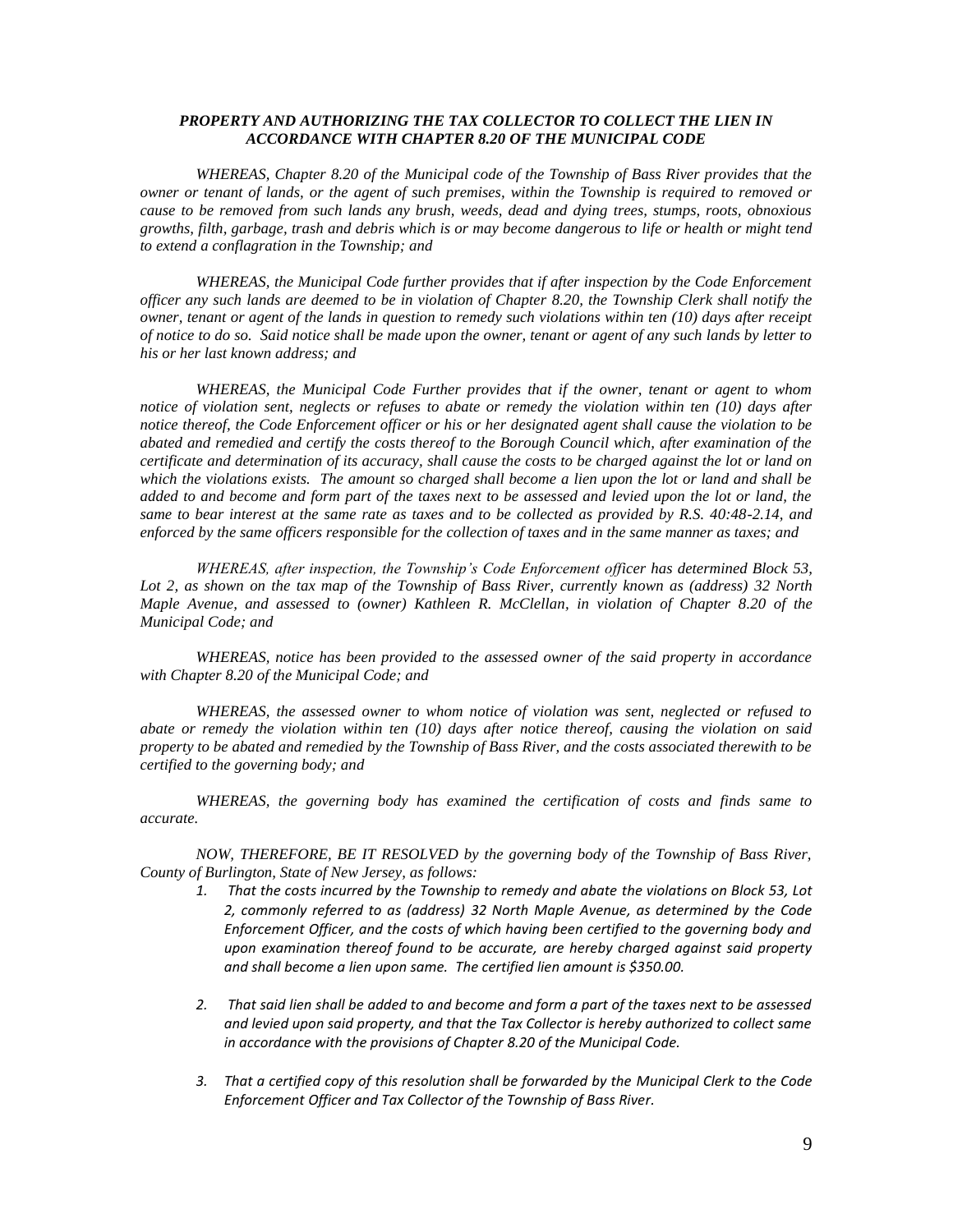#### **RESOLUTION 2013-63**

# **A RESOLUTION OF THE TOWNSHIP OF BASS RIVER, COUNTY OF BURLINGTON, STATE OF NEW JERSEY REQUESTING THAT THE DIRECTOR OF THE DIVISION OF LOCAL GOVERNMENT SERVICES GRANT PERMISSION TO APPROVE THE INCREASE OF AN ITEM OF SPECIAL REVENUE IN THE 2013 BUDGET ENTITLED "ALCOHOL EDUCATION AND REHAB FUND" IN THE AMOUNT OF \$211.10**

The motion was made by Mayor Cope, seconded by Commissioner Bourguignon to approve Resolution 2013-63. Votes: Cope–Yes, Capriglione-Yes, Bourguignon-Yes. All in favor and Resolution 2013-63 was hereby approved.

#### *RESOLUTION 2013-63*

### *A RESOLUTION OF THE TOWNSHIP OF BASS RIVER, COUNTY OF BURLINGTON, STATE OF NEW JERSEY REQUESTING THAT THE DIRECTOR OF THE DIVISION OF LOCAL GOVERNMENT SERVICES GRANT PERMISSION TO APPROVE THE INCREASE OF AN ITEM OF SPECIAL REVENUE IN THE 2013 BUDGET ENTITLED "ALCOHOL EDUCATION AND REHAB FUND" IN THE AMOUNT OF \$211.10*

*WHEREAS, NJS 40A-87 provides that the Director of the Division of Local Government Services may approve the increase of any special item of revenue in the budget of any county or municipality when such item shall have been made law and the amount thereof was not determined at the time of the adoption of the budget.*

*NOW, THEREFORE, BE IT RESOLVED that the Township of Bass River, County of Burlington hereby requests the Director of the Division of Local Government Services to approve the increase of an item of revenue in the budget of the year 2013 in the sum of \$211.10; which item is now available as a revenue for the Alcohol Education and Rehab Fund pursuant to the provisions of statue; and*

*BE IT FURTHER RESOLVED that a like sum of \$211.10 be and the same is hereby appropriated under the caption of the Alcohol Education and Rehab Fund.*

# **RESOLUTION 2013-64**

# **NOTICE TO BIDDERS RESOLUTION OF THE TOWNSHIP OF BASS RIVER, COUNTY OF BURLINGTON, STATE OF NEW JERSEY, AUTHORIZING THE RECEIPT OF BIDS FOR THE LEASING OF CERTAIN MUNICIPAL PROPERTY FOR A BILLBOARD WITH ONE SIDE FACING NORTH AND ONE SIDE FACING SOUTH**

The motion was made by Mayor Cope, seconded by Commissioner Bourguignon to approve Resolution 2013-64. Votes: Cope–Yes, Capriglione-Yes, Bourguignon-Yes. All in favor and Resolution 2013-64 was hereby approved.

#### *RESOLUTION 2013-64*

*NOTICE TO BIDDERS RESOLUTION OF THE TOWNSHIP OF BASS RIVER, COUNTY OF BURLINGTON, STATE OF NEW JERSEY, AUTHORIZING THE RECEIPT OF BIDS FOR THE LEASING OF CERTAIN MUNICIPAL PROPERTY FOR A BILLBOARD WITH ONE SIDE FACING NORTH AND ONE SIDE FACING SOUTH*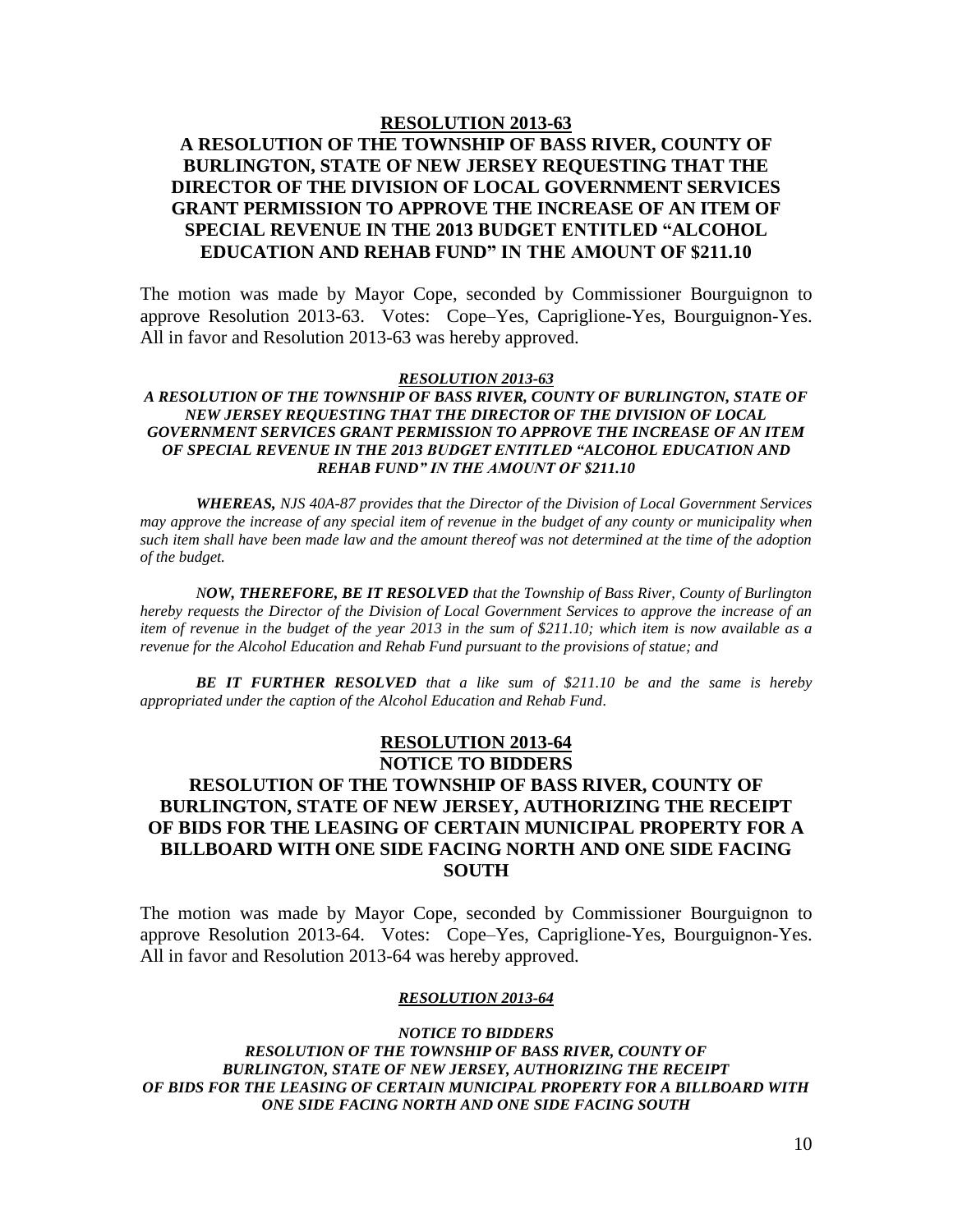*WHEREAS, N.J.S.A. 40A:12-24 provides that a municipality may lease any lands or buildings or portions thereof not presently needed for public use to the person who will pay the highest rent therefore; and*

*WHEREAS, the Township of Bass River owns certain property located on the west side Route #9, MP 55.3 approximately 110 Feet North of Old New York Road in Bass River Township, also known as a portion of Block 4 Lot 1; and*

*WHEREAS, the Board of Commissioners have determined that this portion of Block 4 Lot 1 is no longer needed for public use and may be leased; and*

*WHEREAS, the Board of Commissioners have set a certain price as the minimum acceptable bid for the leasing of a portion of Block 4 Lot 1; and*

*NOW, THEREFORE, BE IT RESOLVED, BY THE Board of Commissioners of the Township of Bass River, County of Burlington, State of New Jersey, as follows:*

- *1. Each bid shall be submitted in writing addressed to the Township Clerk, Township of Bass River, 3 North Maple Avenue, PO Box 307, New Gretna, NJ 08224. All bids are due no later than July 31, 2013 and shall be in the hands of the Clerk at or before the time set forth.*
- *2. Each bid will be signed by the bidder and contained in a sealed envelope which shall be addressed to the Clerk and shall contain on its face a statement that it is a bid on said item in order that said bid may not be inadvertently opened prematurely.*
- *3. The minimum bid accepted shall be \$2400.00 per year for a minimum bid total of \$12,000.00 for a 5 year lease period*
- *4. The lease shall provide the successful bidder with an option to renew the lease for four additional five-year terms under the same terms and conditions except for a rental adjustment as per "5" below.*
- *5. The annual base rent shall be increased at the beginning of any renewal term by an amount equal to fifteen per cent (15%) of the rent for the initial term or previous rental term.*
- *6. The Board of Commissioners reserves the right to waive any minor requirements and reject any and all bids on said property.*
- *7. The highest bidder will deliver a certified check, money order, cashier's check, or cash for the minimum amount of one year's rent at the time of bidding.*
- *8. The successful bidder shall enter into a lease contract for said property within thirty (30) days of the award of the bid. Said contract shall be in a form approved by the Township and acceptable to them with standard provisions per paragraph 12.*
- *9. The successful bidder will acknowledge that it has inspected the existing signs and it is accepted in its present condition and will be maintained in good condition by the Tenant, at Tenant's sole expense.*
- *10. The successful bidder shall be solely responsible for obtaining all federal, state, county and municipal approvals and licenses and permits.*
- *11. In the event of a tie bid, Bass River Township reserves the right to award the bid, at its discretion, to any one of the tied qualified bidders.*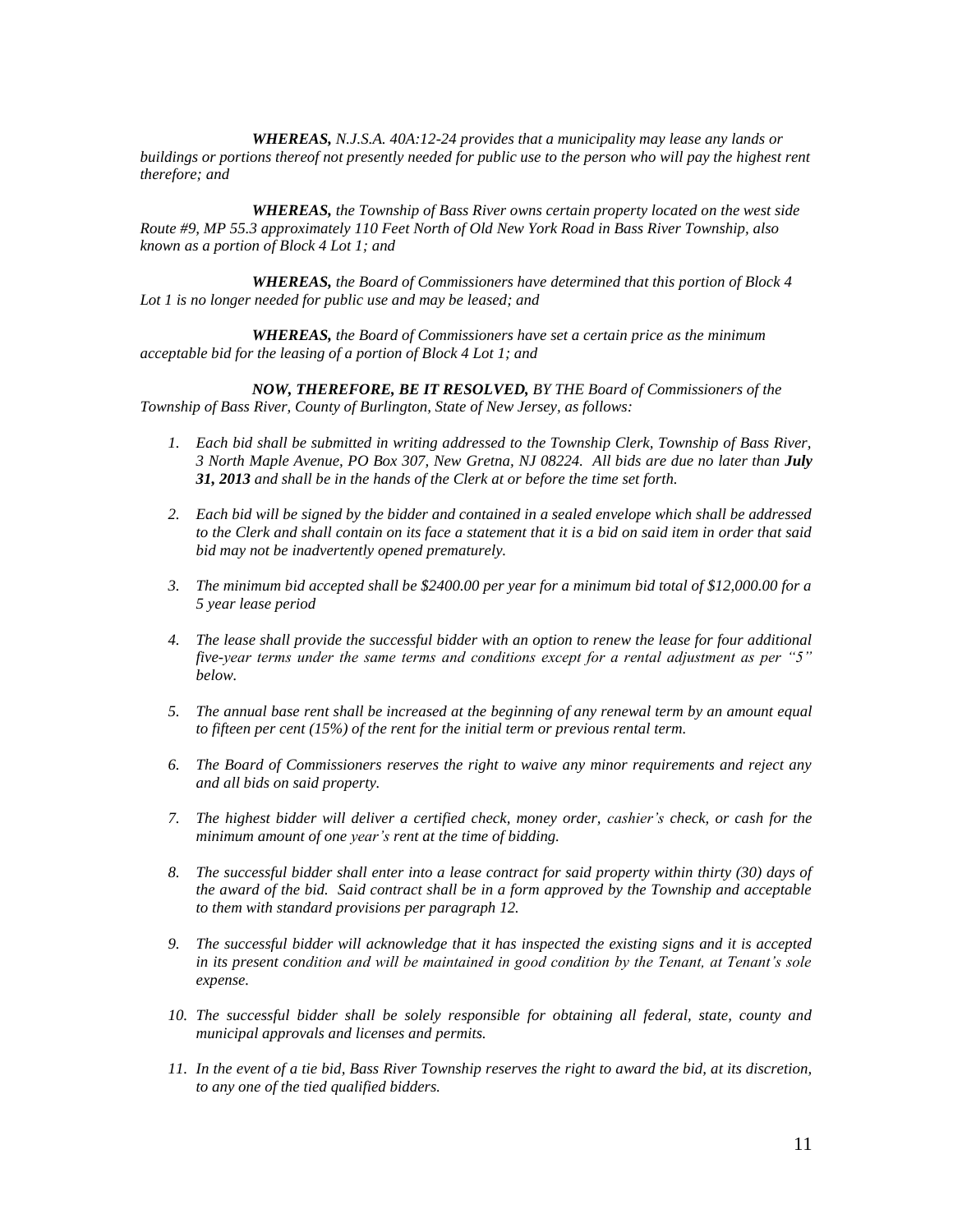- *12. The required lease agreement will be prepared by the Township attorney, a copy of which will be kept on file with the Township Clerk.*
- *13. All bidders shall complete and sign the "Affirmative Action Plan", "Disclosure of Ownership" and the "Non-Collusion Certification" as provided with the instructions of this bid proposal. Failure to furnish this information shall be cause of rejection of bid as submitted.*
- *14. The initial term of the lease shall be for a period of five (5) years; terms and conditions for the rental of said property are set forth in a Lease Agreement on file with the Township Clerk, which is available for public inspection during normal business hours.*
- *15. Award of lease bid shall take place at 7:00 p.m. at the regular meeting to be held in the Municipal Building on August 5, 2013.*
- *16. The "Notice to Bidders" of said lease shall be published in the Atlantic City Press with two insertions, on July 11th and July 18, 2013, which shall be at least once a week during two consecutive weeks, the last publication not earlier that seven days prior to the auction.*

## OLD BUSINESS:

1. NJ Natural Gas Public Information Forum scheduled for Tuesday and Wednesday, July 23<sup>rd</sup> and 24<sup>th</sup> at the School. Notices to be sent out by NJ Natural Gas to residents.

### NEW BUSINESS:

a. Junkyard License Renewal—Cramer's Junkyard—Public Hearing:

The motion was made by Commissioner Bourguignon, seconded by Deputy Mayor Capriglione to open meeting for public hearing on license renewal. Comments heard: Mr. R. Adams asked about Cramer's being on the first call basis for picking up cars from accidents. Being no further comments, the motion to close the public hearing was made by Commissioner Bourguignon, seconded by Deputy Mayor Capriglione. All in favor and public portion was closed. The motion to approve Cramer's Junkyard for renewal for 2013 was made by Commissioner Bourguignon, seconded by Deputy Mayor Capriglione. Votes: Cope-Yes, Capriglione-Yes, Bourguignon-Yes. All in favor and license was hereby renewed.

- b. Campground License Renewal:
	- 1. Arrowhead Campground
	- 2. Atlantic City North Campground
	- 3. Pilgrim Lake Campground
	- 4. Timberline Lake Campground

The motion was made by Commissioner Bourguignon, seconded by Deputy Mayor Capriglione to approve license 1-4 above. Votes: Cope-Yes, Capriglione-Yes, Bourguignon-Yes. All in favor and licenses for 1-4 where hereby approved for 2013.

### REPORTS: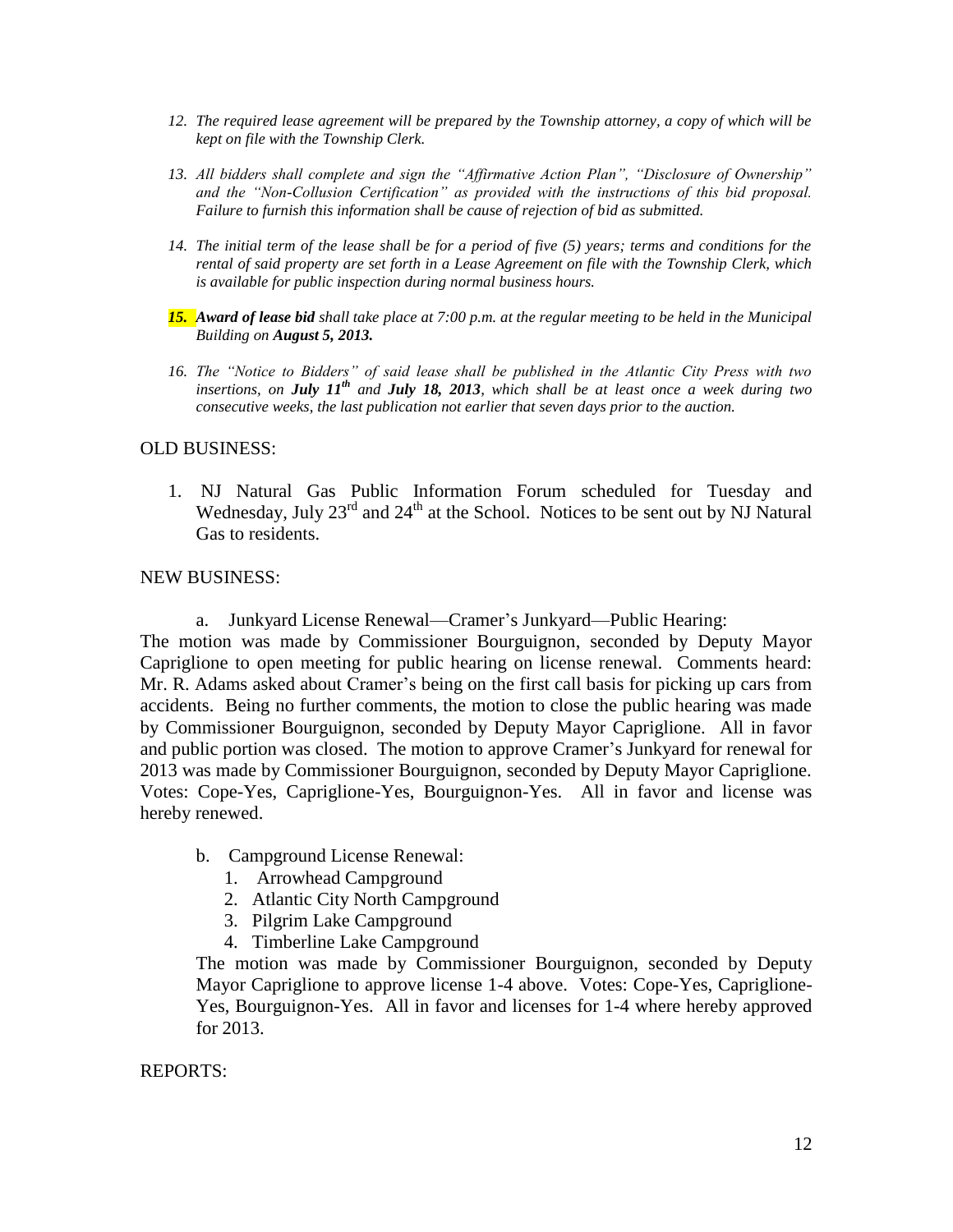The following reports were noted.

Report of Solicitor Report of Municipal Court Dog Report Report of Safety Coordinator Report of Beautification Committee was provided by Ms. Bitzberger

PUBLIC COMMENT:

The meeting was open for public comment at 8:13 p.m. upon a motion by Commissioner Bourguignon, seconded by Deputy Mayor Capriglione. All in favor.

Mr. J. Faulkenberg commented on the culvert under West Greenbush Road. He noted build up of debris and silt at this location which is keeping the water from going into the culvert. He also noted that the rocks have washed away on the bank of the area.

Mr. L. Assur commented on Viking Yacht possible expansion and the recent public hearing held at the municipal building. Mayor commented this hearing was conducted by the State Office of Planning Advocacy. This was their meeting. The township provided the building for their use. It was not a Township meeting. Deputy Mayor Capriglione commented that if Viking was to expand it would result in the enhancement of value of their property and result in a tax benefit to the township. Township would increase the assessment on Viking.

Mr. B. Aaronson asked what the Township's role would be in this expansion of Viking. Mayor stated the Township has not taken a position either way at this point. Mayor explained this matter will eventually come before the Planning Board and perhaps before the Board of Commissioners and it would not be proper protocol. Mr. Aaronson feels this is a huge impact on this town and the Board of Commissioners should make themselves familiar with the project.

Ms. R. Bourguignon said the T-Dock on Amasa Landing road and how the Board of Commissioner fought to keep it from being build. The State eventually did what they wanted with the dock anyway.

Mr. R. Adams feels that every resident in the town should have received notification of the hearing.

Mr. B. Aaronson felt that there should be more sophisticated water testing at Viking if there is going to be a 5 building expansion.

Solicitor was directed by the Board to reach out to the Director of the Office of Planning Advocacy and see if another hearing could be held or at least another meeting where they might attend to answer questions for the public.